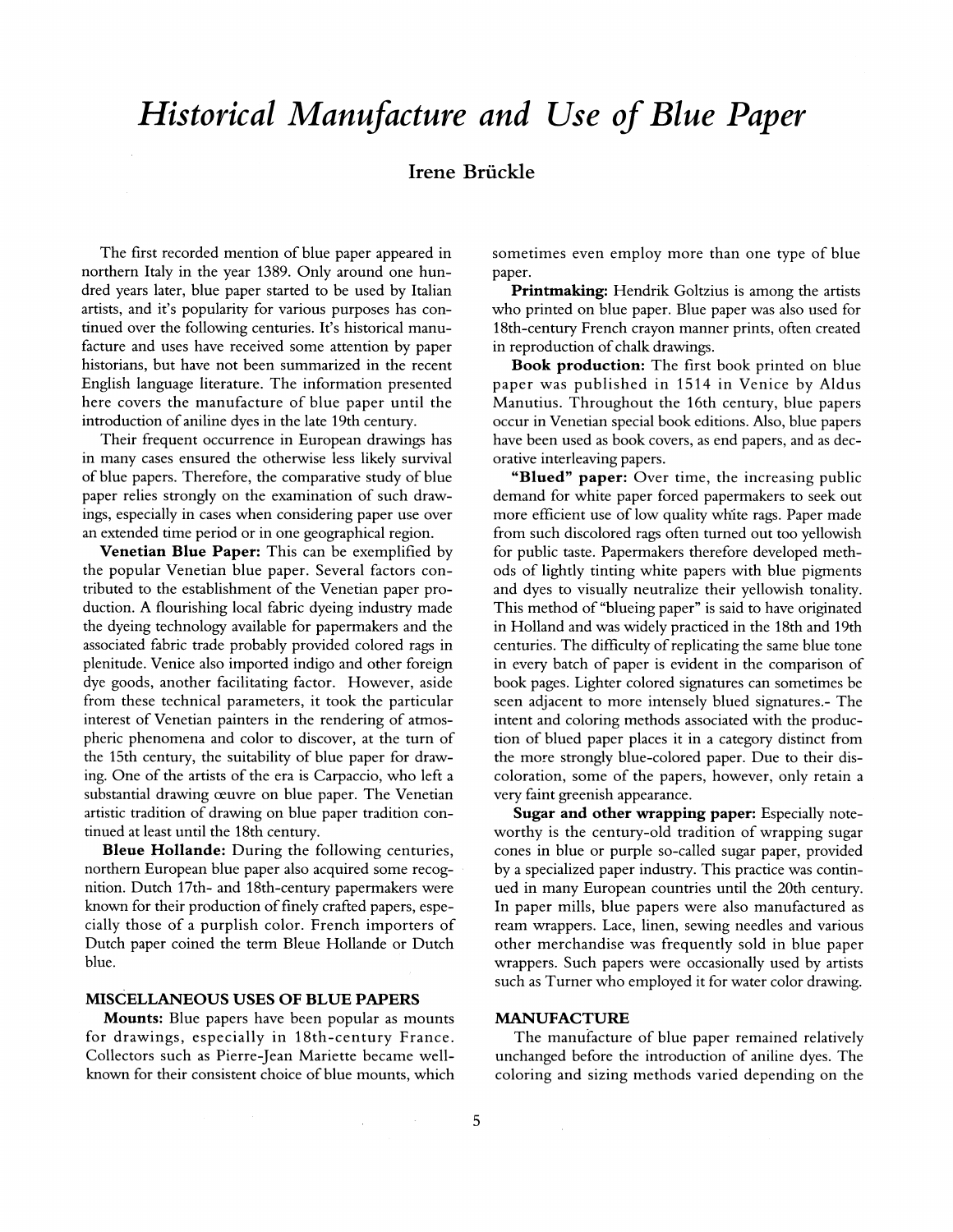intended purpose of the blue paper. For example, wrapping papers for iron sewing needles preferably did not contain corrosive ingredients such as alum.

Colored rags: The simplest and probably oldest method of blue paper production only required the processing of assorted blue colored rags. The fabrics were colored with various dyes such as: indigo obtained from the native European *woad* plant, Isatis tinctoria; imported indigo produced from Asian plants of the genus *Indigofera*; imported South American logwood or campeachy; and the native European *litmus* or turnesol. Indigo does not require a mordant, but the other dyes are fixed onto the fibers with the aid of metallic salts such as alum or copper sulfate.

The beating process did not always disintegrate all of the diverse pulp materials to the same extent and therefore one can often detect fabric remnants in paper.

Aside from the common blue and white rags other colored rags were introduced to increase the volume of the pulp and adjust the paper tone. Red fibers in particular are present in almost every blue rag paper.

A certain percentage of wool and silk fibers was usually allowed in the paper. These fibers were also effective in making paper of a softer, more felt-like texture, a desirable property for pastel paper.<sup>1</sup>

The microchemical testing of some 18th- and 19th century papers confirmed the presence of indigo in all of them. <sup>2</sup> That may seem at first surprising. However, indigo, the most widely used fabric dye, also has a better chemical stability than the other blue dyes mentioned. It was therefore more likely to survive the rigors of pulp processing and the also paper aging processes.

In general, papermakers curtailed the fermentation or retting of the pulp in order to preserve the pH-sensitive rag colors. Subsequent disintegration of the rags was then more difficult, which may partly explain the frequent occurrence of unmacerated fiber knots in blue papers.

The appearance of various indigo-dyed fibers, viewed at 100 times magnification, differs widely. These differences may be attributable to the variable dyeing procedures, the varying nature of the fibers, and their response to pulping.

**Dyes:** Papermakers probably started early on to dye the paper pulp during processing in order to achieve more intense colors. The blue textile dyes *woad,* and especially *logwood* and *litmus,* were commonly used in paper coloring. *Brazilwood* and *cochineal* were red dyes used in combination with blue dyes to make purple paper. All of these dyes, except woad, require mordants to be fixed onto fibers. As in fabric dyeing, a variety of mordants were used interchangeably or in combination. Verdigris and alum are most frequently mentioned in some 18th-century recipes, but copper sulfate, zinc sulfate, and other metallic compounds were also employed.

Paper dyeing was a complex procedure, which required the specialized knowledge of mill workers, and sometimes even the expertise of hired fabric dyers. Dyeing was carried out during the final stages of pulp beating in the stamper troughs or in the hollander beater. In any case, the drain valves of the equipment were closed and the mordant and dye solution were introduced. The continuation of beating then helped to distribute the dye evenly throughout the pulp.

**Pigments:** The pigments *smalt, Prussian blue, indigo,*  and *synthetic ultramarine* were added to the pulp during beating. Their retention in the pulp is due to their physical rather than chemical interaction with the fibers.

*Smalt,* a finely ground cobalt glass was reportedly first used for blueing white paper in Dutch paper mills. The Dutch also introduced uncooked starch as a suspension agent for the heavy smalt particles in the pulp. By the 18th century, smalt was widely used in Europe. Very little smalt was needed to tint the paper. Therefore, the detection of even very small amounts of the cobalt responsible for the blue color of the pigment can be indicative of smalt in a paper.

*Indigo* was added as a pigment to paper pulp. Indigo was often mixed with a red dye such as Brazilwood, because it otherwise made the paper color appear too dull.

*Prussian blue* quickly became an indispensable paper colorant after its invention in 1704. The insufficient distribution of the pigments in the pulp was observed in several 19th-century papers examined at low magnification.

*Synthetic ultramarine,* finally, was much favoured for its pleasant bright color during the latter half of the 19th century. However, it is possible that, in many cases, it has undergone irreversible decolorization due to the common presence of acids in many papers.

# All of the above coloring agents can occur in com**bination with each other.**

**CONSERVATION CONSIDERATIONS:** It is possible to gain much information on the make-up of blue papers from their close visual inspection, supplemented through microchemical testing for certain colorants such as indigo, Prussian blue and ultramarine. Further dye identification, on the other hand, is complicated by none of the mordants being specific to one particular dye, and by the minute size of samples that may be available for testing.

The treatment of blue paper will depend more on individual circumstances than general recommendations. Although the aqueous removal of acidic, colored degra-